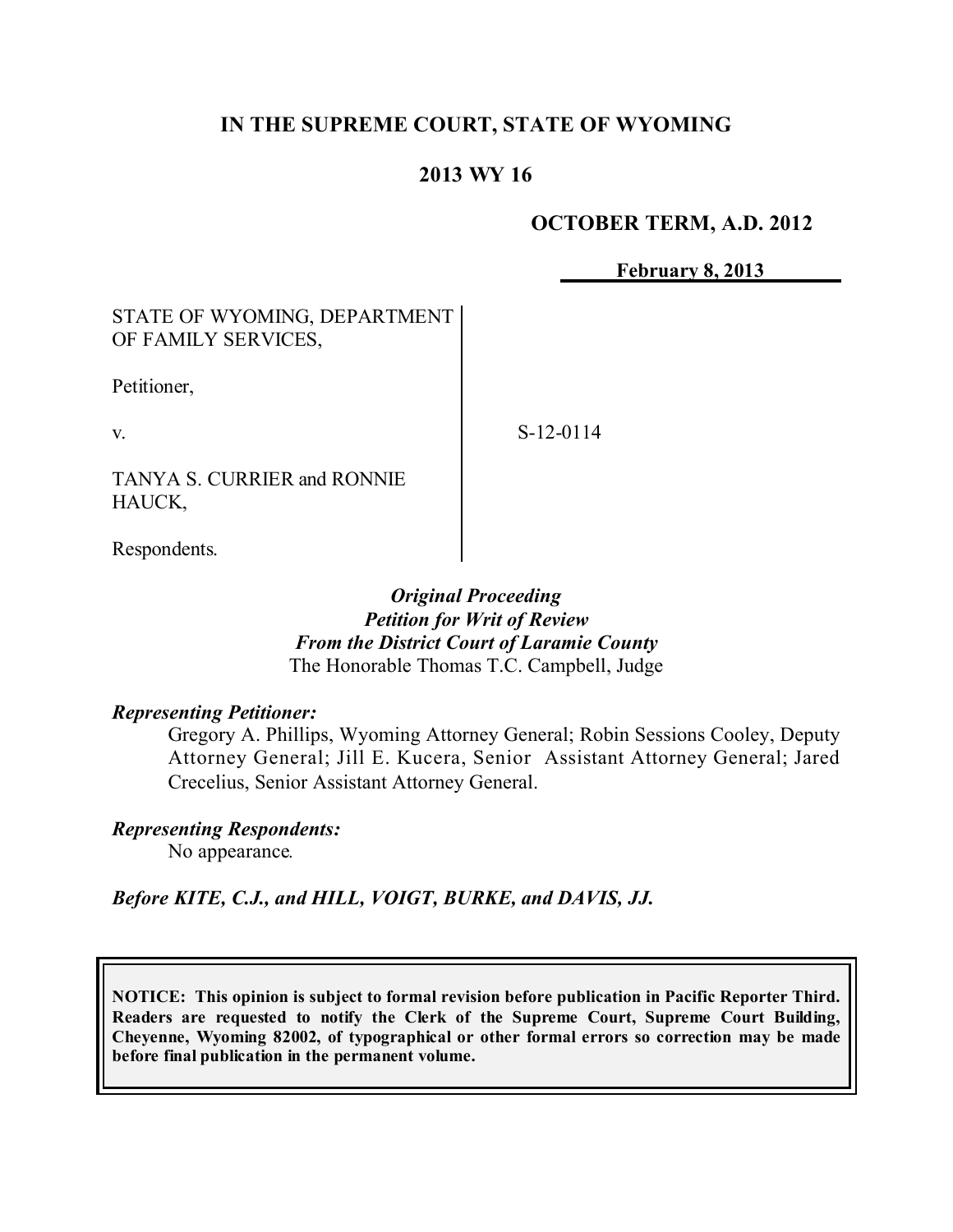# **KITE, Chief Justice.**

[¶1] This Court granted the State of Wyoming, Department of Family Services' (DFS) petition for a writ of review of the district court's ruling that due process requires the state to provide an indigent party with counsel in a civil contempt proceeding for nonpayment of child support when incarceration is one of the possible penalties. We conclude that appointment of counsel is not required because Wyoming has sufficient substitute procedural safeguards to protect indigent obligors against the possibility of wrongful incarceration. Consequently, we reverse.

#### **ISSUES**

- [¶2] DFS presents the following issues for our review:
	- I. Does the Due Process Clause of the United States Constitution, as interpreted by the United States Supreme Court in *Turner v. Rogers*, U.S.  $\qquad,$ 131 S. Ct. 2507 (2011), give indigent litigants the right to appointment of counsel in child support civil contempt proceedings where incarceration is a possibility?
	- II. If indigent litigants have a due process right to appointment of counsel in child support civil contempt proceedings, is the State of Wyoming Department of Family Services required to pay for the litigant's attorney's fees?

Respondents Tanya S. Currier (Mother) and Ronnie Hauck (Father) did not file briefs.

### **FACTS**

[¶3] In 2008, the district court entered a default judgment and order establishing Father's paternity of a child and ordering him to pay \$228.00 per month in child support, which was the presumptive amount under the child support guidelines. On June 10, 2011, DFS filed a petition for an order to show cause as to why Father should not be held in contempt of court for failing to pay child support. The petition alleged he owed \$9,681.25 in child support and attorney fees and costs, which included \$7,996.25 to Mother and \$1,685.00 to DFS. One of the possible sanctions for contempt included in the petition was "a jail sentence."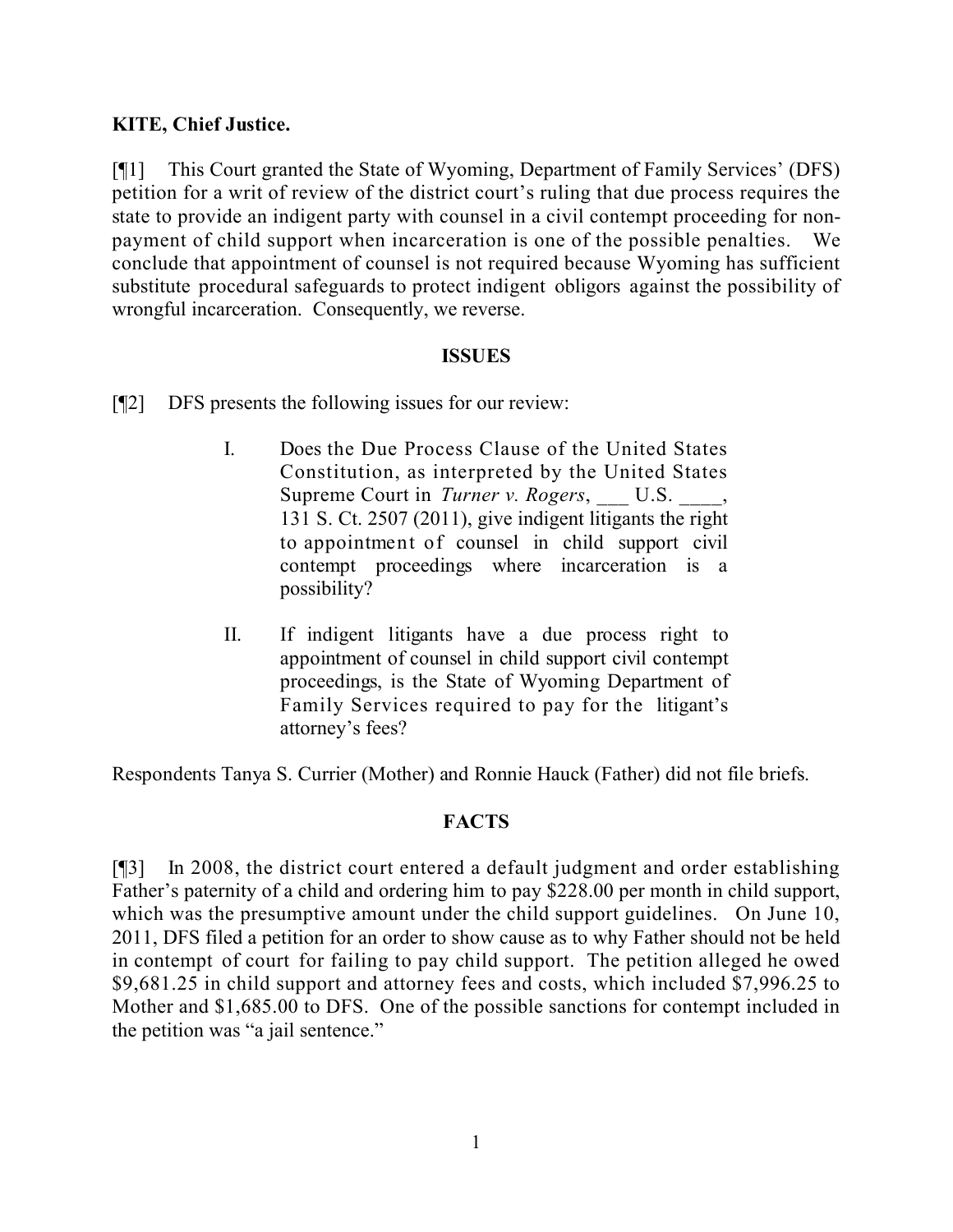[ $[$ 4] The district court held a hearing on September 12, 2011.<sup>1</sup> Father appeared at the hearing without counsel and the district court advised him that he was entitled to appointed counsel at the state's expense if he was indigent. Father completed an affidavit for appointed counsel and the district court appointed a public defender to represent him. DFS filed an objection to the district court's order appointing counsel and the district court vacated the order with respect to the appointment of the public defender, presumably because public defenders do not handle these types of civil cases.

[¶5] After that, however, the district court entered an order denying DFS's objection to appointment of counsel and appointing counsel. The district court ruled that under the United States Supreme Court cases, *Turner v. Rogers,* \_\_\_ U.S. \_\_\_, 131 S.Ct. 2507, 180 L.Ed.2d 452 (2011) and *Mathews v. Eldredge,* 424 U.S. 319, 96 S.Ct. 893, 47 L.Ed.2d 18 (1976), "due process does require court-appointed counsel when the State of Wyoming, through legal counsel, brings a child support enforcement proceeding against an indigent defendant." It then ordered DFS to make arrangements for compensation of counsel through any means available and have an attorney enter an appearance within fifteen days.

[¶6] DFS filed a petition with this Court for a writ of review of the district court's decision, and we granted a writ.

# **STANDARD OF REVIEW**

[¶7] The issue raised in this case is purely one of constitutional law; thus, our standard of review is *de novo. Jacobsen v. State,* 2012 WY 105, ¶ 9, 281 P.3d 356, 358 (Wyo. 2012); *Tucker v. State,* 2009 WY 107, ¶ 11, 214 P.3d 236, 240 (Wyo. 2009).

### **DISCUSSION**

[¶8] This Court has not previously considered the precise question presented in this case—whether an indigent litigant in a civil contempt case is entitled to appointed counsel when incarceration is a possible penalty. In *GGV v. JLR,* 2005 WY 14, 105 P.3d 474 (Wyo. 2005), the appellant claimed she was denied due process because the district court did not appoint counsel to represent her in a civil contempt proceeding where she was jailed for failing to pay a prior award of attorney fees and guardian ad litem costs. We noted that "some courts have held that an indigent contemnor may be entitled to appointed counsel even in civil contempt proceedings (where incarceration is a real possibility)," but ruled that we need not reach the question because GGV "did not offer any meaningful evidence to the district court that she was indigent." *Id.,* ¶ 13, 105 P.3d at 480.

 $\overline{a}$ 

 $<sup>1</sup>$  It is not clear if this hearing was reported. In any event, the record does not contain a transcript of the</sup> proceedings.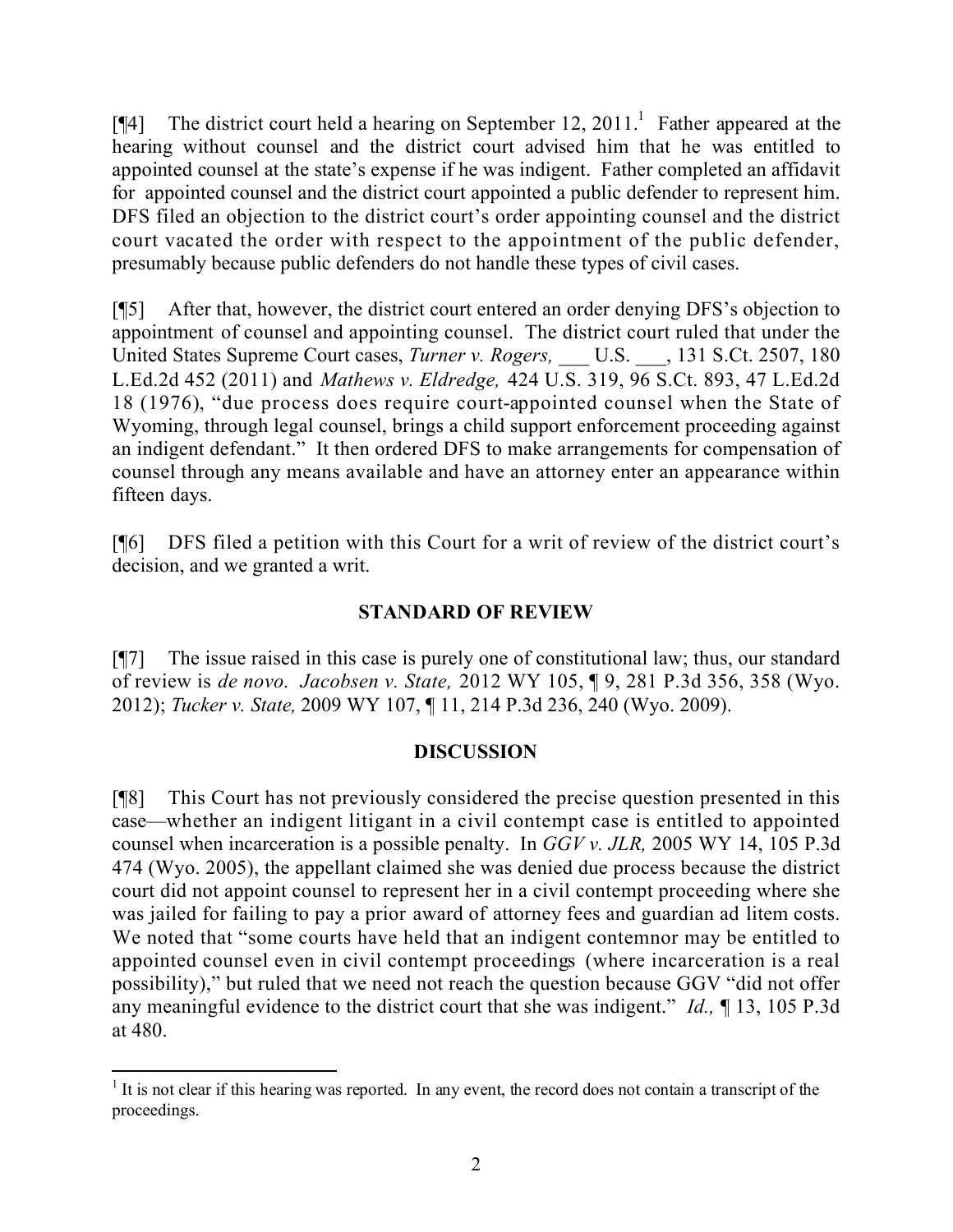[¶9] Prior to the United States Supreme Court ruling in *Turner,* 131 S.Ct. 2507, there was a split of authority among courts as to the "applicability of a 'right to counsel' in civil contempt proceedings enforcing child support orders." *Id.,* 131 S.Ct. at 2514. *See also*, M. Caner, *Right to Appointment of Counsel in Contempt Proceedings,* 32 A.L.R.5 th 31 (1995 and Supp. 2012) and cases collected therein. The United States Supreme Court ruled in *Turner* that due process does not automatically require appointment of counsel in child support contempt cases involving indigent obligors even when incarceration is a possibility*. Id.,* 131 S.Ct. at 2520. A comprehensive review of that decision is necessary to our analysis in this case.

[¶10] Turner was ordered to pay child support to Rogers by a South Carolina family court, but repeatedly failed to do so. He was held in contempt and sentenced to jail on several occasions. During the contempt proceeding at issue in the Supreme Court, both he and Rogers appeared without counsel. At the conclusion of the hearing, the judge found Turner in willful contempt of court and sentenced him to serve twelve months in the county detention center. He could purge himself of the contempt and avoid the jail sentence by paying his arrearage in full. The judge did not make an express finding or otherwise address Turner's ability to pay the amount due. *Turner,* 131 S.Ct. at 2513-14.

[¶11] Turner appealed, claiming the United States Constitution entitled him to appointed counsel at the contempt hearing. The South Carolina Supreme Court ruled that, because the contempt was civil in nature, the right to government paid counsel was not applicable. He petitioned the United States Supreme Court for certiorari and, because of a split of authority among state and some federal courts, it granted the writ. *Id.* at 2514.

[¶12] Although the Sixth Amendment to the United States Constitution guarantees indigent defendants the right to appointed counsel in criminal cases, including criminal contempt proceedings, it does not apply in civil cases. *Id.* at 2516, citing *Gideon v. Wainwright,* 372 U.S. 335, 83 S.Ct. 792, 9 L.Ed.2d 799 (1963) and *United States v. Dixon,* 509 U.S. 688, 696, 113 S.Ct. 2849, 125 L.Ed.2d 556 (1993). The Fourteenth Amendment's guarantee of due process does, however, apply to civil contempt actions. *Id.* The Supreme Court reviewed other cases where it had considered whether a litigant has a right under the Fourteenth Amendment to counsel in civil matters and concluded that its precedent established an indigent litigant has the right to appointed counsel only when he risks being deprived of his liberty, and not in every one of those instances. For example, under *Gagnon v. Scarpelli,* 411 U.S. 778, 93 S.Ct. 1756, 36 L.Ed.2d 656 (1973), a criminal offender does not ordinarily have the right to appointed counsel at a parole or probation revocation hearing. *Turner,* 131 S.Ct. at 2516-17.

[¶13] In determining whether Turner was entitled to appointed counsel, the Court applied the well-known test from *Mathews,* 424 U.S. at 335, 96 S.Ct. at 903, to determine "what specific safeguards the Constitution's Due Process Clause requires in order to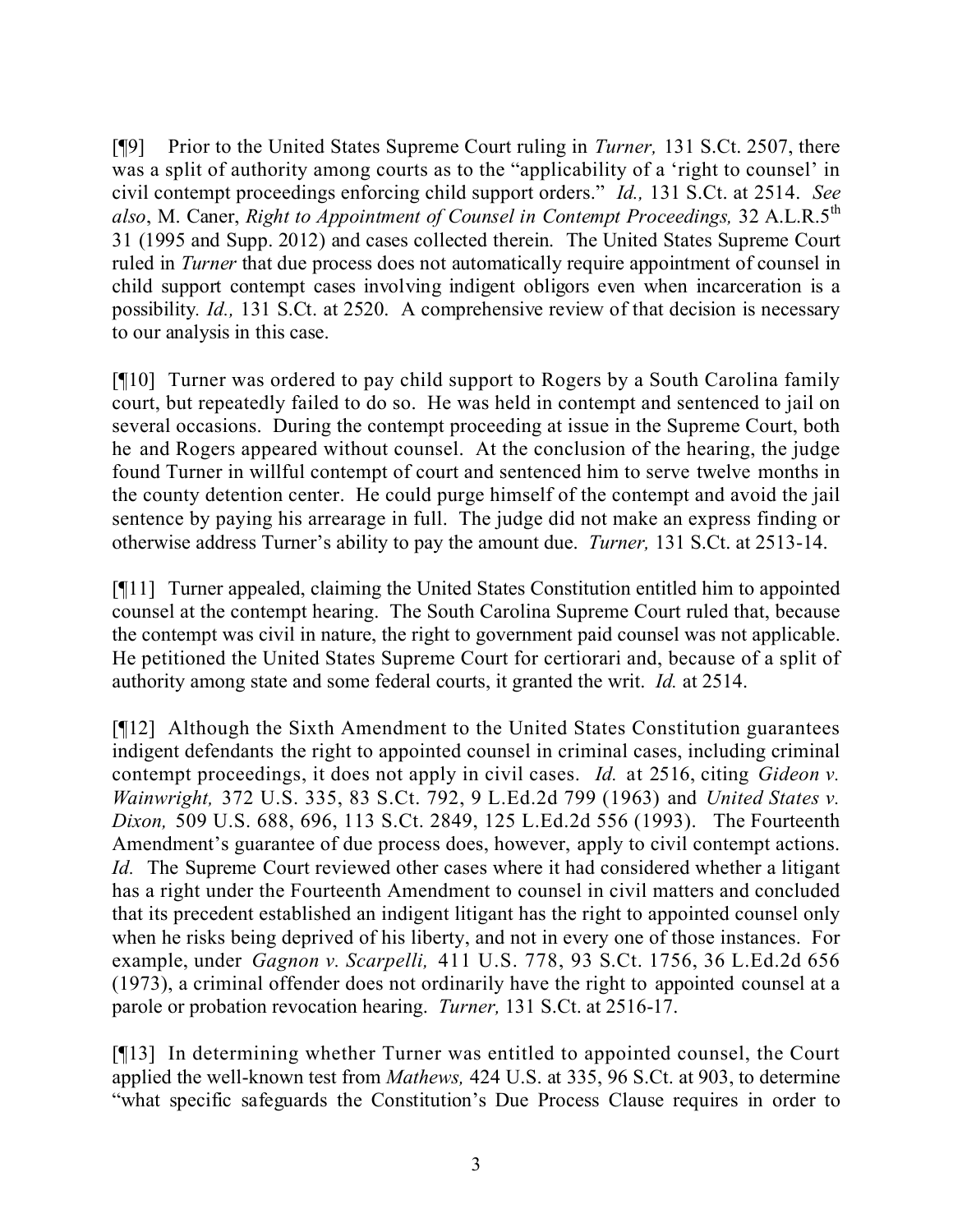make a civil proceeding fundamentally fair." The *Mathews* factors include: "(1) the nature of the 'the private interest that will be affected,' (2) the comparative 'risk' of an 'erroneous deprivation' of that interest with and without 'additional or substitute procedural safeguards,' and (3) the nature and magnitude of any countervailing interest in not providing 'additional or substitute procedural requirement[s].'" *Turner,* 131 S.Ct. at 2517-18, quoting *Mathews,* 464 U.S. at 335.

[¶14] Applying the *Mathews* factors to Turner's situation, the Court concluded the first factor, "the private interest that will be affected," argued strongly in favor of a right to counsel because that interest involves the possibility of loss of personal liberty by imprisonment. Due to the importance of the interest, it is critical to ensure accurate decision making with regard to the key "ability to pay" question because the answer ultimately determines whether the matter is civil or criminal in nature and whether the obligor will be held in contempt of court. *Id.* at 2518.

[¶15] Nevertheless, the Court stated that due process does not always require the appointment of counsel in civil proceedings even when incarceration is threatened and the opposing interests and the value of providing additional or substitute procedural safeguards must be considered. *Id.* The Court found three considerations in Turner's case that argued against due process requiring appointment of counsel:

> First, the critical question likely at issue in these cases concerns, as we have said, the defendant's ability to pay. That question is often closely related to the question of the defendant's indigence. But when the right procedures are in place, indigence can be a question that in many—but not all—cases is sufficiently straightforward to warrant determination *prior* to providing a defendant with counsel, even in a criminal case.

> Second, sometimes, as here, the person opposing the defendant at the hearing is not the government represented by counsel but the custodial parent *un*represented by counsel. . . . The custodial parent, perhaps a woman with custody of one or more children, may be relatively poor, unemployed, and unable to afford counsel. Yet she may have encouraged the court to enforce its order through contempt. She may be able to provide the court with significant information. And the proceeding is ultimately for her benefit.

> A requirement that the State provide counsel to the noncustodial parent in these cases could create an asymmetry of representation that would "alter significantly the nature of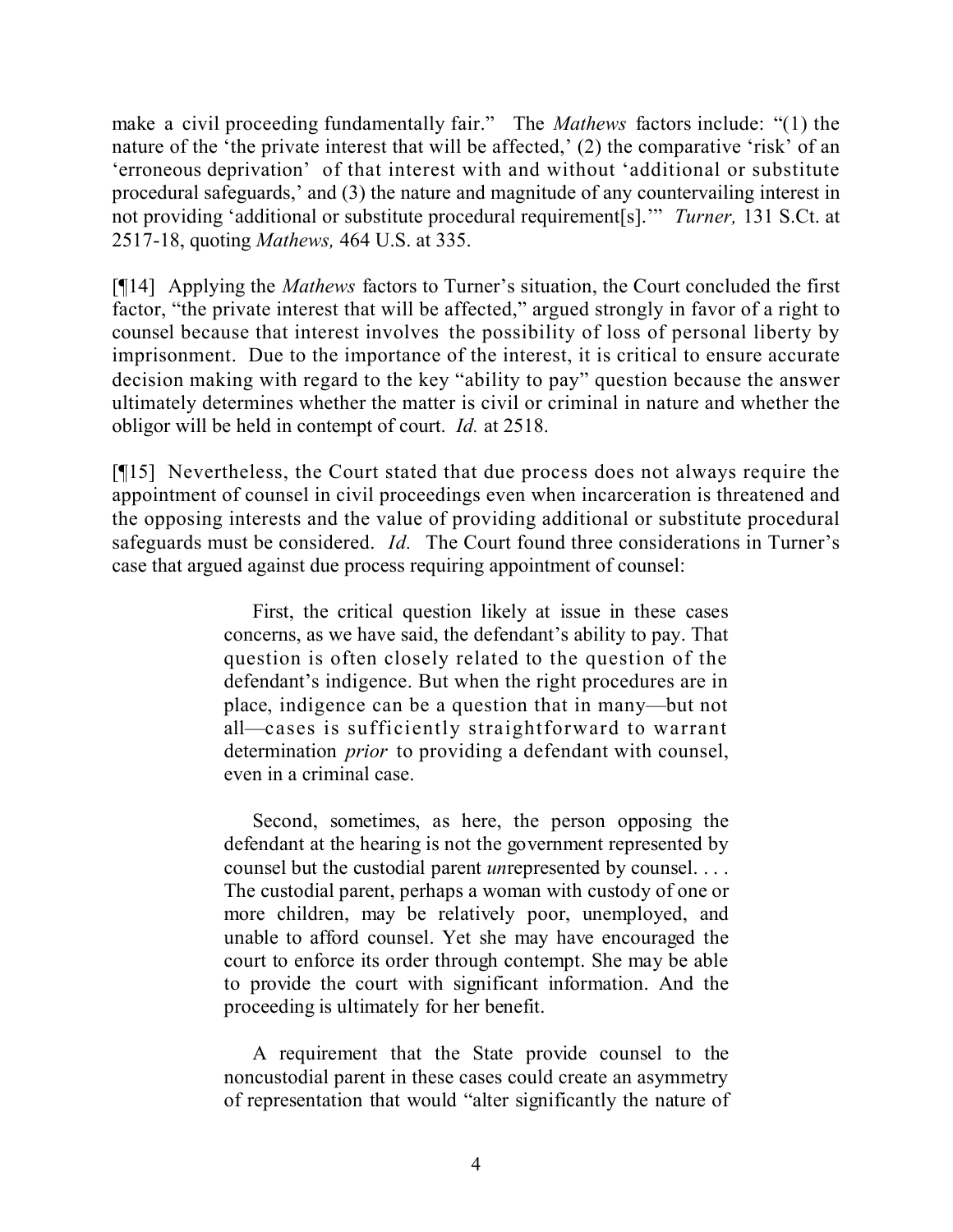the proceeding." Doing so could mean a degree of formality or delay that would unduly slow payment to those immediately in need. And, perhaps more important for present purposes, doing so could make the proceedings *less* fair overall, increasing the risk of a decision that would erroneously deprive a family of the support it is entitled to receive. The needs of such families play an important role in our analysis.

Third, as the Solicitor General points out, there is available a set of "substitute procedural safeguards," which, if employed together, can significantly reduce the risk of an erroneous deprivation of liberty. They can do so, moreover, without incurring some of the drawbacks inherent in recognizing an automatic right to counsel. Those safeguards include (1) notice to the defendant that his "ability to pay" is a critical issue in the contempt proceeding; (2) the use of a form (or the equivalent) to elicit relevant financial information; (3) an opportunity at the hearing for the defendant to respond to statements and questions about his financial status, (*e.g.,* those triggered by his responses on the form); and (4) an express finding by the court that the defendant has the ability to pay.

*Turner,* 131 S.Ct. at 2518-19 (citations omitted) (emphasis in original). The Court decided that these three considerations compelled a ruling that "the Due Process Clause does not *automatically* require the provision of counsel at civil contempt proceedings to an indigent individual who is subject to a child support order, even if that individual faces incarceration (for up to a year)." *Id.* at 2520 (emphasis in original).

[¶16] Of particular importance to the case at bar, the Court said that due process does not require the appointment of counsel when the person to whom the funds are owed is not represented by counsel and the trial court provides alternate procedural safeguards. The Court specifically stated that its decision did not address civil contempt proceedings where the child support payments are owed to the government because those proceedings resemble debt-collection proceedings and the government is likely to have representation. *Id.* Ultimately, the Supreme Court ruled that Turner's due process rights were violated because he did not receive counsel or the benefit of alternate safeguards. The trial court did not give him clear notice that his ability to pay would be a critical question at the contempt hearing or a form designed to elicit relevant financial information and did not make an express finding about his ability to pay. *Id.*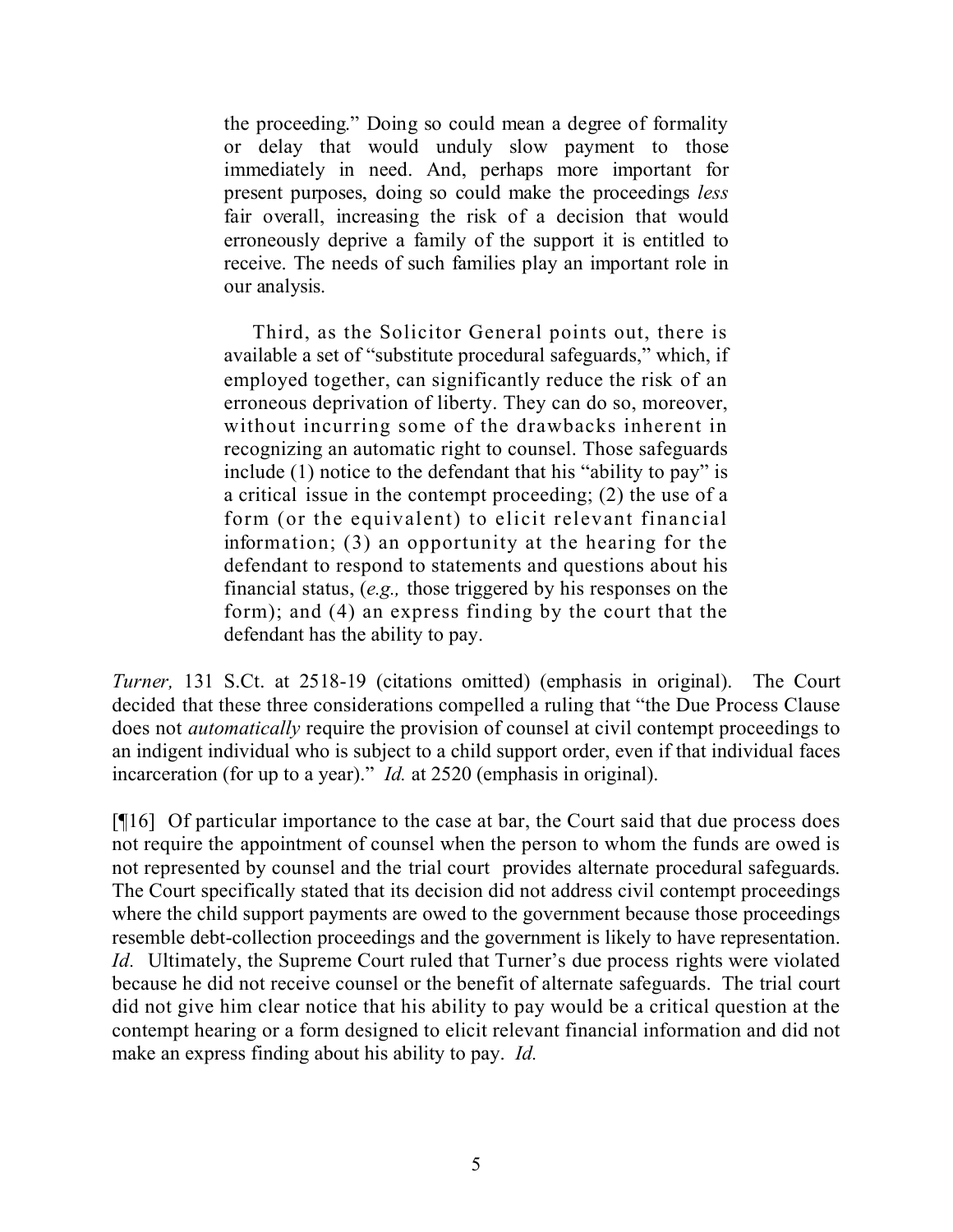[¶17] The question left unanswered by *Turner* is directly presented here.<sup>2</sup> The district court in this case considered the *Mathews* factors and concluded that appointed counsel was required because DFS brought the action and was represented by counsel, creating an asymmetry in the proceedings*.*

[¶18] Given our standard of review is *de novo*, we will conduct our own analysis of the *Mathews* factors. The first factor, the private interest that will be affected, is Father's personal liberty. DFS prayed in its petition for an order to show cause as to why Father should not be held in contempt of court and for the court to impose "an appropriate penalty for said contempt," including "imposition of a jail sentence." As the Supreme Court said in *Turner*, "the freedom 'from bodily restraint,' lies 'at the core of the liberty protected by the Due Process Clause.'" *Id.* at 2518, quoting *Foucha v. Louisiana,* 504 U.S. 71, 80, 112 S.Ct. 1780, 118 L.Ed.2d 437 (1992). That interest, therefore, leans strongly in favor of a right to counsel.

[¶19] The second factor is the comparative risk of an erroneous deprivation of the private interest, with and without safeguards. *Id.* at 2518. This factor implicates the key "ability to pay" question which is often dispositive in these matters. The ability to comply with the court-ordered support requirement marks the dividing line between criminal and civil contempt and an incorrect decision could increase the likelihood of a wrongful incarceration "by depriving the defendant of the procedural protections (including counsel) that the Constitution would demand in criminal proceedings." *Id.*  Wyo. Stat. Ann. § 20-2-310 (LexisNexis 2011) codifies the ability to pay requirement by requiring a showing that the parent has "willfully" violated a child support order. In *Secrest v. Secrest,* 781 P.2d 1339, 1342 (Wyo. 1989), we held unrefuted evidence that the father was financially unable to comply with the court's previous orders regarding the child's medical and insurance expenses justified finding him not in contempt of court.

[¶20] The district court concluded in this case that, because DFS was represented, failing to provide counsel to Father would result in an asymmetry that would make the proceeding unfair. *Turner,* by contrast, involved two unrepresented parties and concluded that allowing counsel would create an asymmetry of representation that would "'alter significantly the nature of proceeding.'" *Turner,* 131 S.Ct. at 2519, quoting *Gagnon,* 411 U.S. at 787. We agree that an asymmetry exists when DFS is represented

 $\overline{a}$ 

<sup>2</sup> Subsequent to *Turner*, a Washington court of appeals ruled that a defendant facing incarceration for nonpayment of legal financial obligations resulting from a criminal sentence is entitled to appointed counsel. *State v. Stone,* 268 P.3d 226, 234-35 (Wash. Ct. App. 2012). The court questioned whether *Turner* applied to the situation and ruled that, in any event, it would follow its binding state precedent requiring appointment of counsel under such circumstances. *Id.,* citing *Tetro v. Tetro,* 544 P.2d 17 (Wash. 1975). In *Liming v. Damos,* 2012 WL 5259200, \*8 (Ohio 2012), the Ohio Supreme Court ruled that *Turner* did not compel appointment of counsel at a hearing to determine whether a prior suspended sentence for contempt should be purged. Due to the factual and procedural differences between these cases and the case at bar, we do not find them particularly instructive.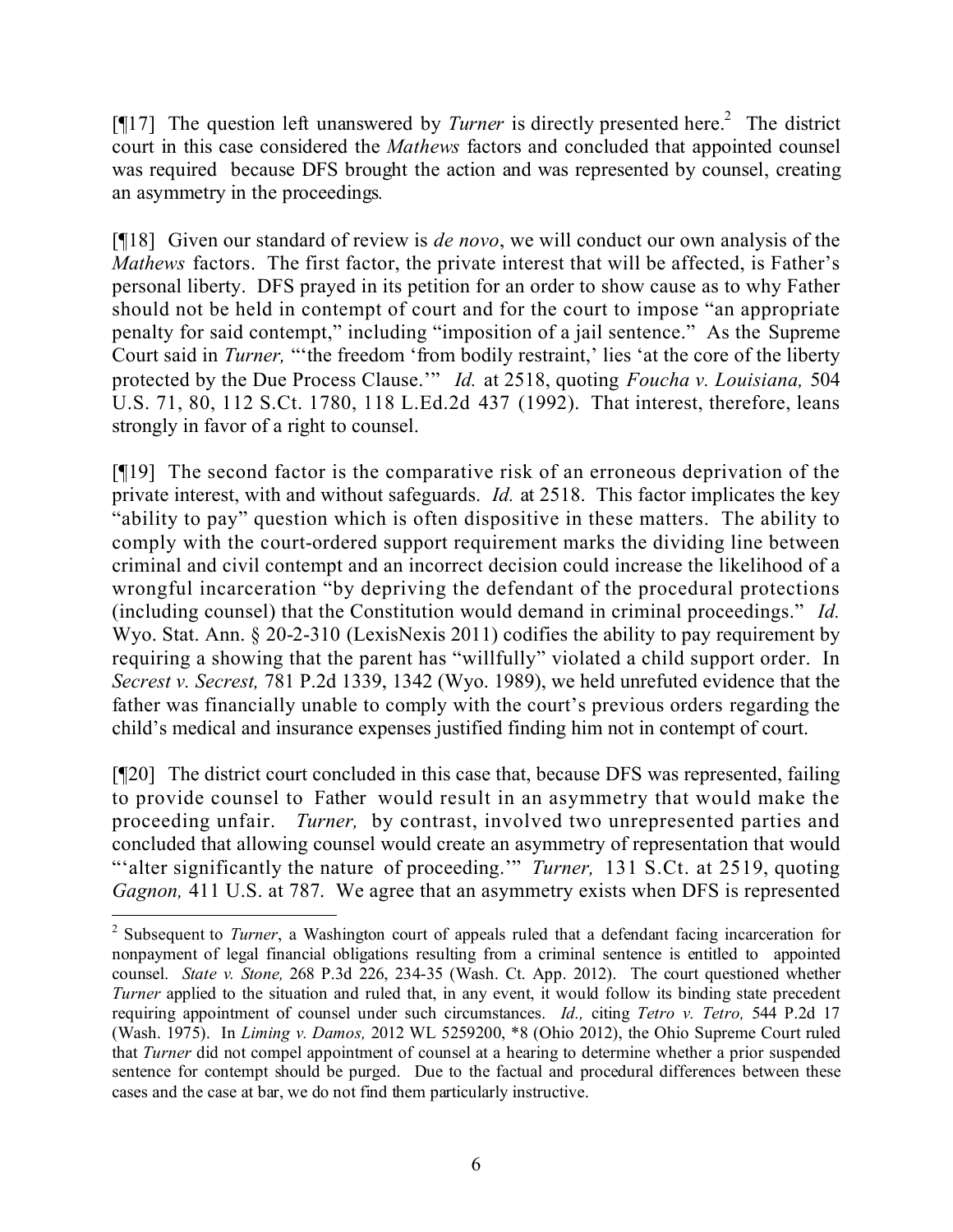and the obligor is not; however, *Turner* and *Mathews* envision a balancing of the opposing interests and procedural safeguards. Consequently, the fact that DFS was represented is not dispositive. We must consider what procedures are in place or may be put in place to offset the lack of symmetry occasioned by DFS being represented while the obligor is not to determine the comparative risk of erroneous incarceration. *See*, *Young v. Young,* 2012 WL 6587624, \*5 (N.C. Ct. App. 2012) (holding "*Turner* does not stand for the proposition that counsel is not required only when the opposing party is also unrepresented; rather it finds both that in such a scenario, counsel is not required if there are appropriate safeguards in place and that counsel is not '*automatically* required' in all civil contempt hearings for child support from indigent litigants.")

[¶21] The question of the obligor's ability to pay his child support is often closely related to the question of whether he is indigent. "[W]hen the right procedures are in place, indigence can be a question that in many—but not all—cases is sufficiently straightforward to warrant determination *prior* to providing an obligor with counsel, even in a criminal case." *Turner,* 131 S.Ct. at 2519. Appropriate safeguards identified in *Turner* include: (1) notice to the obligor that his "ability to pay" is a critical issue in the contempt proceeding; (2) the use of a form to elicit relevant financial information; (3) opportunity for the obligor to respond to statements and questions about his financial status; and (4) an express finding by the trial court that the obligor has the ability to pay. *Id.* at 2519. Turner did not receive the benefit of many of these safeguards as he was not given proper notice or a form to provide relevant financial information and the trial court did not make an express finding regarding his ability to pay. *Id.* at 2520.

[¶22] By contrast, the procedure employed in Wyoming contempt proceedings for failure to pay child support was described by the district court in this case as:

> The Respondent in this and all Child Support Enforcement matters are informed in the Petition, and by the Court, of the burden on the State to show a failure to pay court ordered child support is willful. Respondents are provided forms upon which they can set forth current income, asset and liability information and are given opportunity to explain any reasons they may have for failure to pay.

These procedures meet the notice and opportunity to be heard requirements set out in *Turner.* Given those procedures, it is hard to imagine what more appointed counsel could bring to the dialogue. In addition, district courts should utilize less formal courtroom procedures to give a *pro se* obligor a full opportunity to present a defense on the ability to pay issue. Such accommodations are encouraged in the Wyoming Code of Judicial Conduct: "It is not a violation of [the rule requiring judges to uphold and apply the law and perform all duties fairly and impartially] for a judge to make reasonable accommodations to ensure pro se litigants the opportunity to have their matters fairly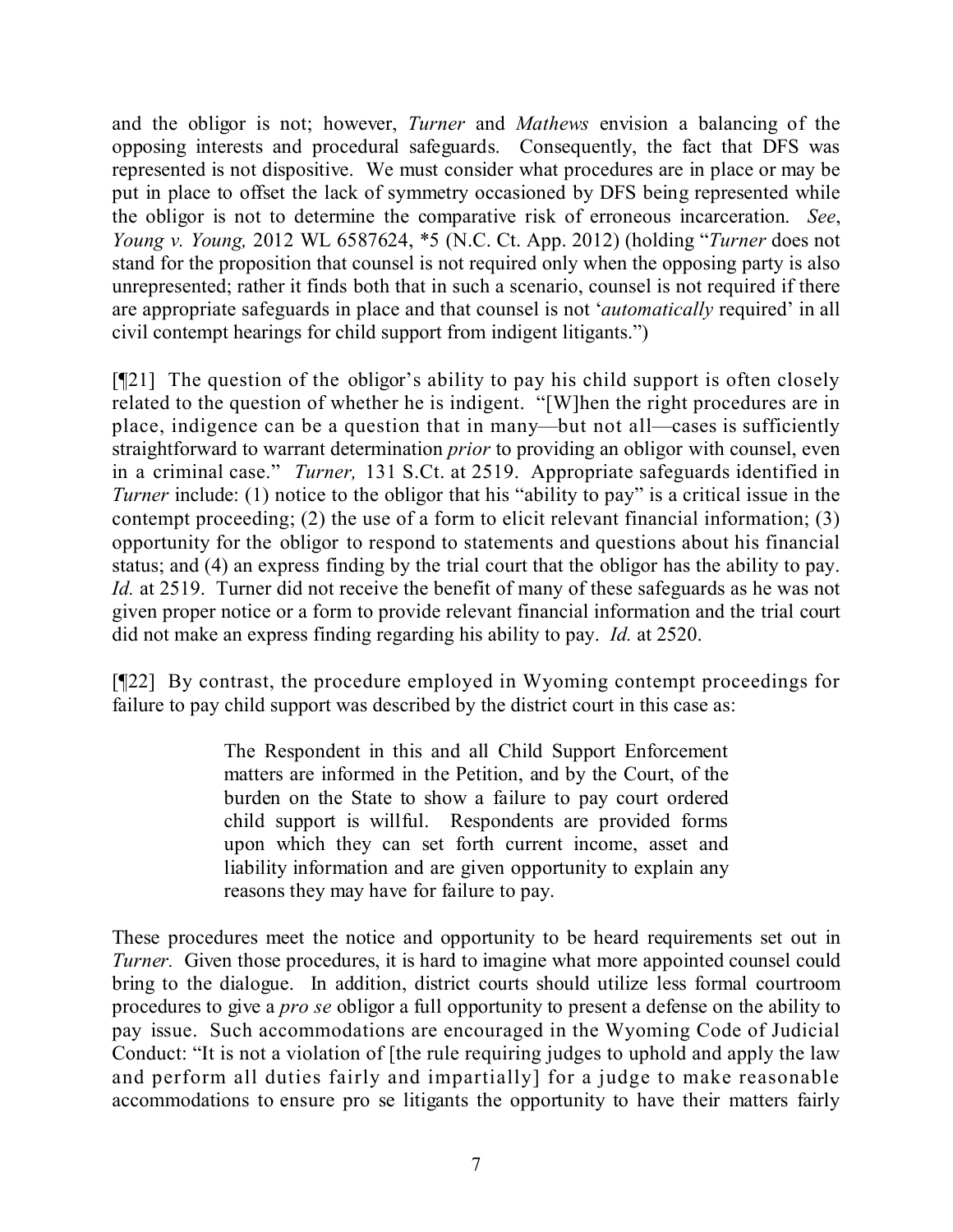heard." Wyo. Code of Jud. Conduct, Rule 2.2, cmt. [4]. The district court must also make an express finding as to the obligor's ability to pay in order to determine whether the failure is willful or not. *See* § 20-2-310; *Secrest,* 781 P.2d at 1342. These safeguards weigh against requiring the appointment of counsel.

[¶23] The third *Mathews* factor requires consideration of the countervailing interest in not providing the additional safeguards, including the appointment of counsel. The provision of counsel in every case involving the state and an indigent obligor would result in delay, as counsel would have to be located, appointed and consult with the obligor. Such delay would slow payments to needy families and undermine the ultimate fairness of the proceedings without, as we have said, any apparent significant benefits. Further, the fiscal and administrative burden to the state to provide counsel in all such cases would be considerable.

[¶24] The procedural safeguards and the disadvantages of providing counsel outweigh the lack of symmetry occasioned by DFS being represented while the obligor is not. We conclude, therefore, that indigent obligors are not entitled to appointed counsel in child support enforcement contempt proceedings, even if DFS is the opposing party and is represented by counsel, provided, however, the procedural safeguards noted in this case are made available. We do leave the door open, as the United States Supreme Court did in *Turner,* to the possibility of due process requiring appointment of counsel in an "unusually complex case where a defendant 'can fairly be represented only by a trained advocate.'" *Turner,* 131 S.Ct. at 2520, quoting *Gagnon,* 411 U.S. at 788, 93 S.Ct. 1756. There is nothing in this case that indicates Father's case is unusually complex.

[¶25] In deciding that appointed counsel is not required in child support enforcement actions involving indigent obligors, we are also mindful that there are other procedures available for parents to obtain modification of their child support obligations when they are unable to comply. "'Under our statute the obligation of support is a continuing one; it is also one which is at all times subject to change *upon proper request to the court for modification or clarification contingent upon a change in circumstances* of the parties.'" *Erhart v. Evans,* 2001 WY 79, *¶* 15, 30 P.3d 542, 546 (Wyo. 2001), quoting *Redman v. Redman,* 521 P.2d 584, 587 (Wyo. 1974). *See also*, Wyo. Stat. Ann. § 20-2- 311 (LexisNexis 2011) (setting forth requirements for modification of child support). This Court has approved forms for *pro se* litigants to use in seeking modification of child support. Family Law Pro Se Forms, http://www.courts.state.wy.us/DandCS.aspx. The forms include sections for providing all of the relevant financial information. Thus, an obligor who is actually unable to pay his child support has the obligation and means to modify it. The availability of this procedure further ameliorates any concerns about the fundamental fairness of allowing an indigent obligor to face the possibility of incarceration for failing to comply with a child support order without appointed counsel.